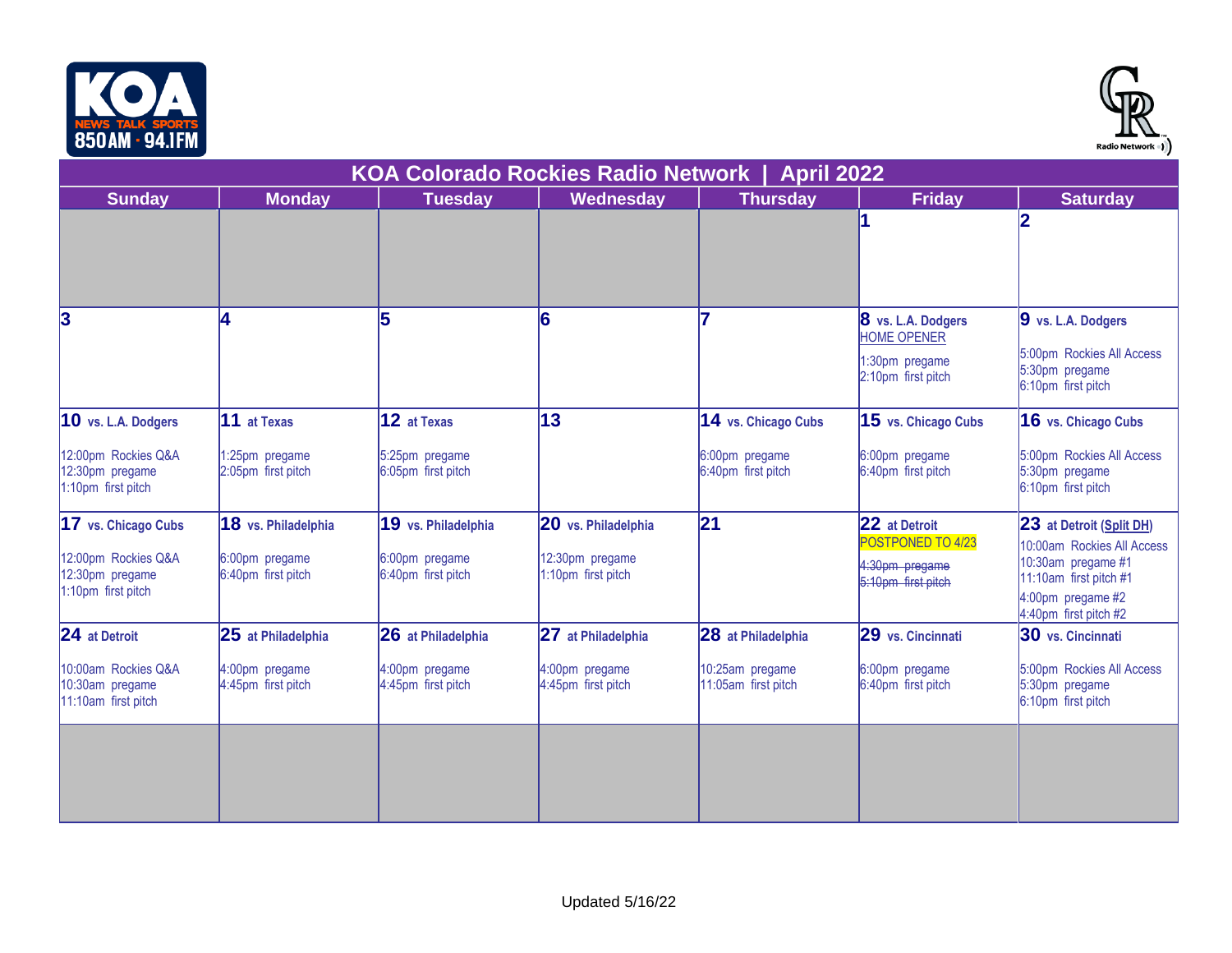



| ווו והדט וווח טטט                                             |                                                            |                                      |                                           |                                       |                                      | Radio Network •) )                                                |
|---------------------------------------------------------------|------------------------------------------------------------|--------------------------------------|-------------------------------------------|---------------------------------------|--------------------------------------|-------------------------------------------------------------------|
|                                                               |                                                            |                                      | <b>KOA Colorado Rockies Radio Network</b> | <b>May 2022</b>                       |                                      |                                                                   |
| <b>Sunday</b>                                                 | <b>Monday</b>                                              | <b>Tuesday</b>                       | Wednesday                                 | <b>Thursday</b>                       | <b>Friday</b>                        | <b>Saturday</b>                                                   |
| 1 vs. Cincinnati                                              | 12                                                         | 3 vs. Washington                     | 4 vs. Washington                          | $5$ vs. Washington                    | 6 at Arizona                         | at Arizona                                                        |
| 12:00pm Rockies Q&A<br>12:30pm pregame<br>1:10pm first pitch  |                                                            | 6:00pm pregame<br>6:40pm first pitch | 6:00pm pregame<br>6:40pm first pitch      | 12:30pm pregame<br>1:10pm first pitch | 7:00pm pregame<br>7:40pm first pitch | 5:00pm Rockies All Access<br>5:30pm pregame<br>6:10pm first pitch |
| 8 at Arizona                                                  | 9 at San Francisco                                         | 10 at San Francisco                  | 11 at San Francisco                       | $ 12\rangle$                          | 13 vs. Kansas City                   | 14 vs. Kansas City                                                |
| 1:00pm Rockies Q&A<br>1:30pm pregame<br>2:10pm first pitch    | 7:00pm pregame<br>7:45pm first pitch                       | 7:00pm pregame<br>7:45pm first pitch | 1:00pm pregame<br>1:45pm first pitch      |                                       | 6:00pm pregame<br>6:40pm first pitch | 5:00pm Rockies All Access<br>5:30pm pregame<br>6:10pm first pitch |
| 15 vs. Kansas City                                            | 16 vs. San Francisco                                       | 17 vs. San Francisco                 | 18 vs. San Francisco                      | 19                                    | 20 vs. New York Mets                 | 21 vs. New York Mets                                              |
| 12:00pm Rockies Q&A<br>12:30pm pregame<br>1:10pm first pitch  | 6:00pm pregame<br>6:40pm first pitch                       | 6:00pm pregame<br>6:40pm first pitch | 12:30pm pregame<br>1:10pm first pitch     |                                       | 6:00pm pregame<br>6:40pm first pitch | 5:00pm Rockies All Access<br>5:30pm pregame<br>6:10pm first pitch |
| 22 vs. New York Mets                                          | 23 at Pittsburgh                                           | 24 at Pittsburgh                     | 25 at Pittsburgh                          | <b>26</b> at Washington               | 27 at Washington                     | 28 at Washington                                                  |
| 12:00pm Rockies Q&A<br>12:30pm pregame<br>1:10pm first pitch  | 3:55pm pregame<br>4:35pm first pitch                       | 3:55pm pregame<br>4:35pm first pitch | 9:55am pregame<br>10:35am first pitch     | 4:25pm pregame<br>5:05pm first pitch  | 4:25pm pregame<br>5:05pm first pitch | 1:00pm Rockies All Access<br>1:25pm pregame<br>2:05pm first pitch |
| 29 at Washington                                              | 30 vs. Miami<br><b>MEMORIAL DAY</b>                        | 31 vs. Miami                         |                                           |                                       |                                      |                                                                   |
| 10:30am Rockies Q&A<br>11:00am pregame<br>11:35am first pitch | 1:00pm Rockies Q&A<br>1:30pm pregame<br>2:10pm first pitch | 6:00pm pregame<br>6:40pm first pitch |                                           |                                       |                                      |                                                                   |
|                                                               |                                                            |                                      |                                           |                                       |                                      |                                                                   |
|                                                               |                                                            |                                      |                                           |                                       |                                      |                                                                   |
|                                                               |                                                            |                                      |                                           |                                       |                                      |                                                                   |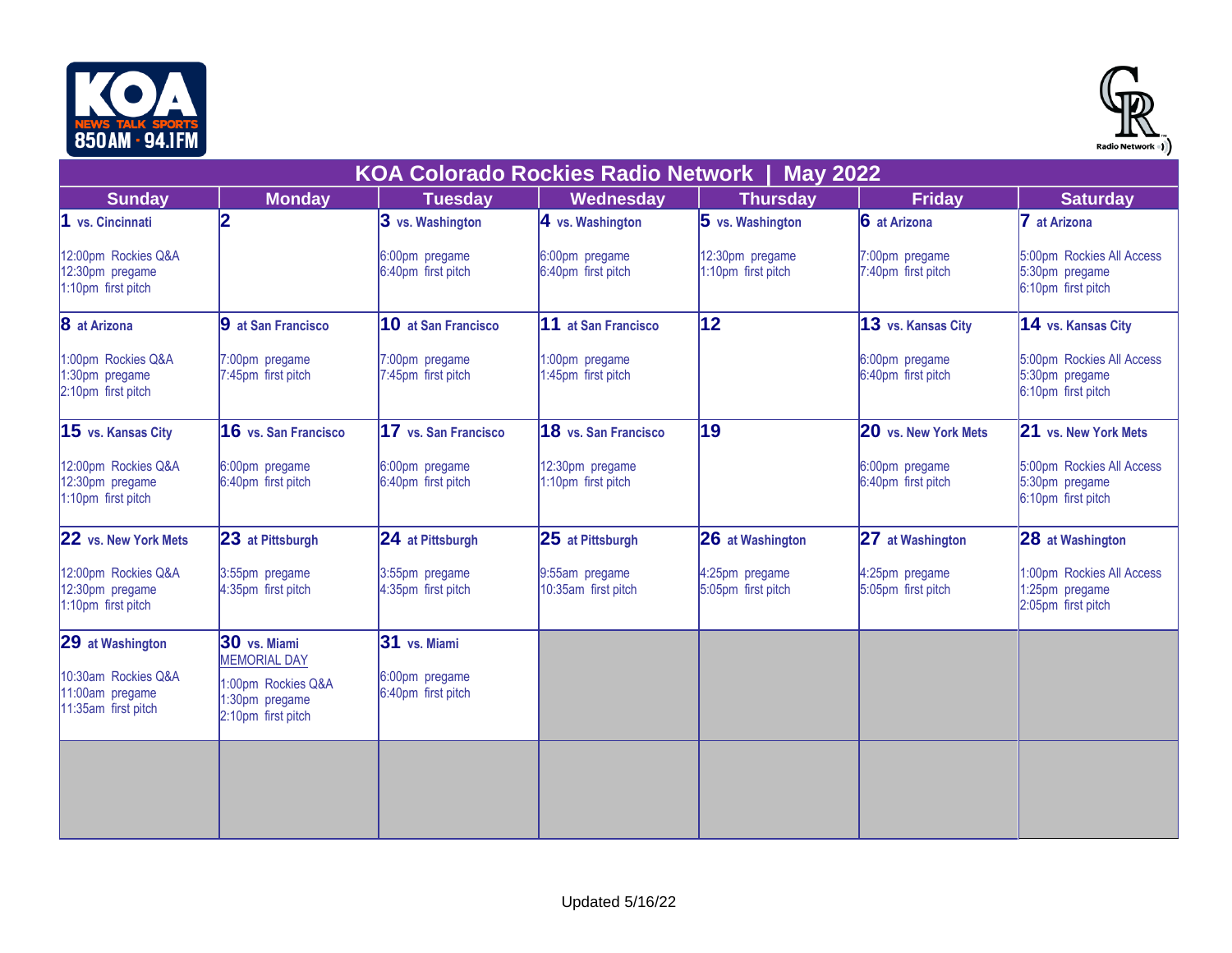



| <b>Sunday</b>                                                 | <b>Monday</b>                        | <b>Tuesday</b>                       | <b>Wednesday</b>                      | <b>Thursday</b>                       | <b>Friday</b>                        | <b>Saturday</b>                                                                              |
|---------------------------------------------------------------|--------------------------------------|--------------------------------------|---------------------------------------|---------------------------------------|--------------------------------------|----------------------------------------------------------------------------------------------|
|                                                               |                                      |                                      | 1 vs. Miami                           | 2 vs. Atlanta                         | 3 vs. Atlanta                        | 4 vs. Atlanta                                                                                |
|                                                               |                                      |                                      | 12:30pm pregame<br>1:10pm first pitch | 6:00pm pregame<br>6:40pm first pitch  | 6:00pm pregame<br>6:40pm first pitch | 6:00pm Rockies All Access<br>6:30pm pregame<br>7:10pm first pitch                            |
| 5 vs. Atlanta                                                 | 6                                    | 7 at San Francisco                   | 8 at San Francisco                    | 9 at San Francisco                    | 10 at San Diego                      | 11 at San Diego (Split DH)                                                                   |
| 12:00pm Rockies Q&A<br>12:30pm pregame<br>1:10pm first pitch  |                                      | 7:00pm pregame<br>7:45pm first pitch | 7:00pm pregame<br>7:45pm first pitch  | 1:00pm pregame<br>1:45pm first pitch  | 7:00pm pregame<br>7:40pm first pitch | 1:00pm Rockies All Access<br>1:30pm pregame #1<br>2:10pm first pitch #1<br>7:30pm pregame #2 |
|                                                               |                                      |                                      |                                       |                                       |                                      | 8:10pm first pitch #2                                                                        |
| 12 at San Diego                                               | 13                                   | 14 vs. Cleveland                     | 15 vs. Cleveland                      | 16 vs. Cleveland                      | 17 vs. San Diego                     | 18 vs. San Diego                                                                             |
| 1:00pm Rockies Q&A<br>:30pm pregame<br>2:10pm first pitch     |                                      | 6:00pm pregame<br>6:40pm first pitch | 6:00pm pregame<br>6:40pm first pitch  | 12:30pm pregame<br>1:10pm first pitch | 6:00pm pregame<br>6:40pm first pitch | 6:00pm Rockies All Access<br>6:30pm pregame<br>7:10pm first pitch                            |
| 19 vs. San Diego                                              | 20                                   | 21 at Miami                          | 22 at Miami                           | 23 at Miami                           | 24 at Minnesota                      | 25 at Minnesota                                                                              |
| 12:00pm Rockies Q&A<br>12:30pm pregame<br>1:10pm first pitch  |                                      | 4:00pm pregame<br>4:40pm first pitch | 4:00pm pregame<br>4:40pm first pitch  | 9:30am pregame<br>10:10am first pitch | 5:30pm pregame<br>6:10pm first pitch | 11:00am Rockies All Access<br>11:30am pregame<br>12:10pm first pitch                         |
| 26 at Minnesota                                               | 27 vs. L.A. Dodgers                  | 28 vs. L.A. Dodgers                  | 29 vs. L.A. Dodgers                   | $ 30\rangle$                          |                                      |                                                                                              |
| 11:00am Rockies Q&A<br>11:30am pregame<br>12:10pm first pitch | 6:00pm pregame<br>6:40pm first pitch | 6:00pm pregame<br>6:40pm first pitch | 6:00pm pregame<br>6:40pm first pitch  |                                       |                                      |                                                                                              |
|                                                               |                                      |                                      |                                       |                                       |                                      |                                                                                              |
|                                                               |                                      |                                      |                                       |                                       |                                      |                                                                                              |
|                                                               |                                      |                                      |                                       |                                       |                                      |                                                                                              |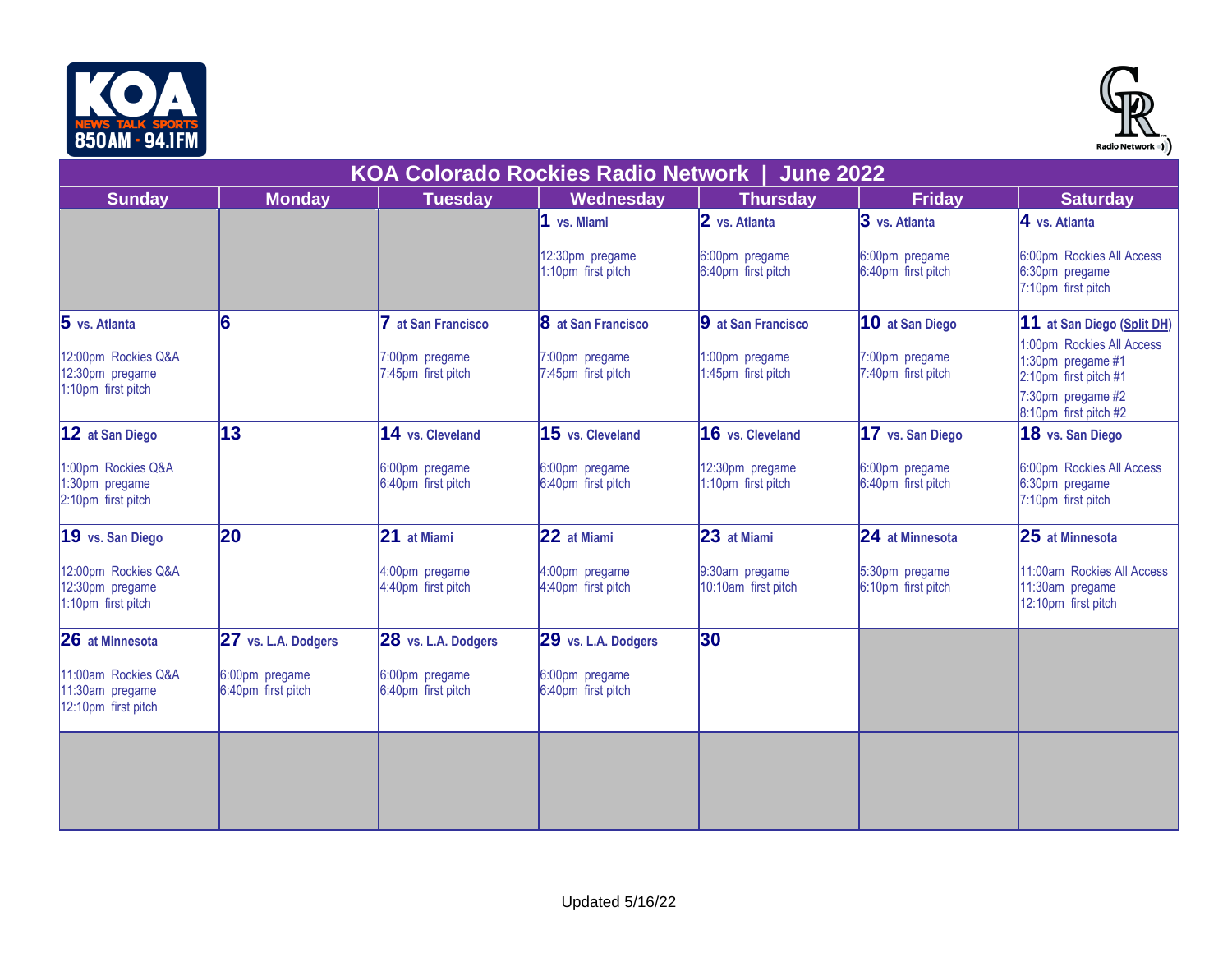



| ווו והדט וווח טטט                                             |                                                            |                                           |                                                                       |                                             |                                      | Radio Network •) )                                                  |
|---------------------------------------------------------------|------------------------------------------------------------|-------------------------------------------|-----------------------------------------------------------------------|---------------------------------------------|--------------------------------------|---------------------------------------------------------------------|
|                                                               |                                                            | <b>KOA Colorado Rockies Radio Network</b> |                                                                       | <b>July 2022</b>                            |                                      |                                                                     |
| <b>Sunday</b>                                                 | <b>Monday</b>                                              | <b>Tuesday</b>                            | Wednesday                                                             | <b>Thursday</b>                             | <b>Friday</b>                        | <b>Saturday</b>                                                     |
|                                                               |                                                            |                                           |                                                                       |                                             | 1 vs. Arizona                        | 2 vs. Arizona                                                       |
|                                                               |                                                            |                                           |                                                                       |                                             | 5:30pm pregame<br>6:10pm first pitch | 6:00pm Rockies All Access<br>6:30pm pregame<br>7:10pm first pitch   |
| 3 vs. Arizona                                                 | 4 at L.A. Dodgers<br><b>INDEPENDENCE DAY</b>               | 5 at L.A. Dodgers                         | 6 at L.A. Dodgers                                                     | 7 at Arizona                                | 8 at Arizona                         | 9 at Arizona                                                        |
| 12:00pm Rockies Q&A<br>12:30pm pregame<br>1:10pm first pitch  | 7:00pm Rockies Q&A<br>7:30pm pregame<br>8:10pm first pitch | 7:30pm pregame<br>8:10pm first pitch      | 7:30pm pregame<br>8:10pm first pitch                                  | 7:00pm pregame<br>7:40pm first pitch        | 7:00pm pregame<br>7:40pm first pitch | 1:00pm Rockies All Access<br>1:30pm pregame<br>2:10pm first pitch   |
| 10 at Arizona                                                 | 11 vs. San Diego                                           | 12 vs. San Diego                          | 13 vs. San Diego                                                      | 14 vs. San Diego                            | 15 vs. Pittsburgh                    | 16 vs. Pittsburgh                                                   |
| 1:00pm Rockies Q&A<br>1:30pm pregame<br>2:10pm first pitch    | 6:00pm pregame<br>6:40pm first pitch                       | 6:00pm pregame<br>6:40pm first pitch      | 6:00pm pregame<br>6:40pm first pitch                                  | 12:30pm pregame<br>1:10pm first pitch       | 6:00pm pregame<br>6:40pm first pitch | 12:00pm Rockies All Access<br>12:30pm pregame<br>1:10pm first pitch |
| 17 vs. Pittsburgh                                             | 18                                                         | 19                                        | 20                                                                    | 21                                          | 22 at Milwaukee                      | 23 at Milwaukee                                                     |
| 12:00pm Rockies Q&A<br>12:30pm pregame                        |                                                            | Major League Baseball All-Star Break      | 5:30pm pregame<br>6:10pm first pitch                                  | 4:00pm Rockies All Access<br>4:30pm pregame |                                      |                                                                     |
| 1:10pm first pitch                                            |                                                            |                                           |                                                                       |                                             |                                      | 5:10pm first pitch                                                  |
| 24 at Milwaukee                                               | 25 at Milwaukee                                            |                                           | 26 vs. Chicago White Sox 27 vs. Chicago White Sox 28 vs. L.A. Dodgers |                                             | 29 vs. L.A. Dodgers                  | 30 vs. L.A. Dodgers                                                 |
| 11:00am Rockies Q&A<br>11:30am pregame<br>12:10pm first pitch | 6:00pm pregame<br>6:10pm first pitch                       | 6:00pm pregame<br>6:40pm first pitch      | 12:30pm pregame<br>1:10pm first pitch                                 | 6:00pm pregame<br>6:40pm first pitch        | 6:00pm pregame<br>6:40pm first pitch | 5:00pm Rockies All Access<br>5:30pm pregame<br>6:10pm first pitch   |
| 31 vs. L.A. Dodgers                                           |                                                            |                                           |                                                                       |                                             |                                      |                                                                     |
| 12:00pm Rockies Q&A<br>12:30pm pregame<br>1:10pm first pitch  |                                                            |                                           |                                                                       |                                             |                                      |                                                                     |
|                                                               |                                                            |                                           |                                                                       |                                             |                                      |                                                                     |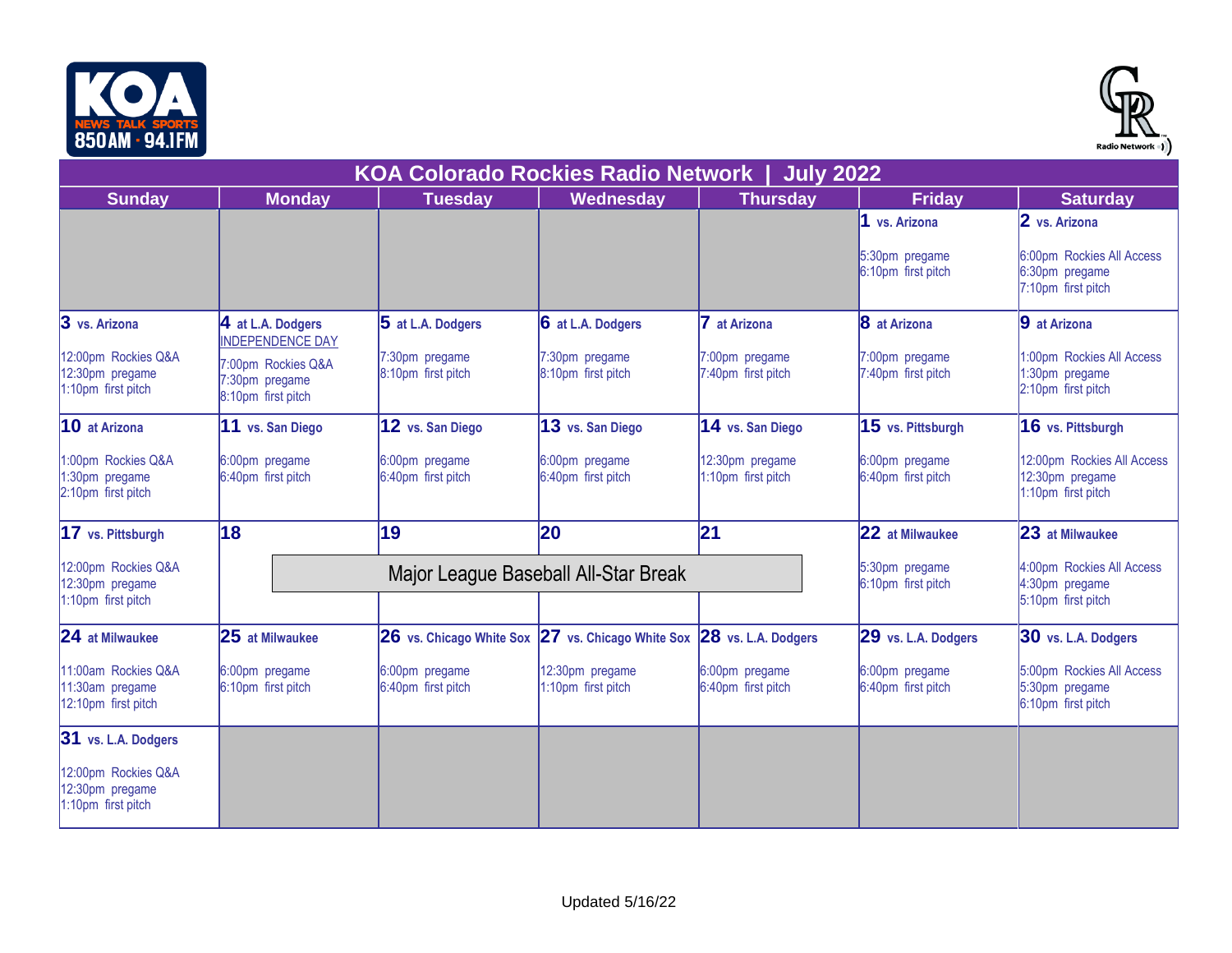



|                                                               |                                      | <b>KOA Colorado Rockies Radio Network  </b>                                              |                                       | <b>August 2022</b>                     |                                      |                                                                                              |
|---------------------------------------------------------------|--------------------------------------|------------------------------------------------------------------------------------------|---------------------------------------|----------------------------------------|--------------------------------------|----------------------------------------------------------------------------------------------|
| <b>Sunday</b>                                                 | <b>Monday</b>                        | <b>Tuesday</b>                                                                           | Wednesday                             | <b>Thursday</b>                        | <b>Friday</b>                        | <b>Saturday</b>                                                                              |
|                                                               | 1 at San Diego                       | 2 at San Diego (Split DH)                                                                | 3 at San Diego                        | 4 at San Diego                         | 5 at Arizona                         | 6 at Arizona                                                                                 |
|                                                               | 7:00pm pregame<br>7:40pm first pitch | 1:30pm pregame #1<br>2:10pm first pitch #1<br>7:30pm pregame #2<br>8:10pm first pitch #2 | 7:00pm pregame<br>7:40pm first pitch  | 1:30pm pregame<br>2:10pm first pitch   | 7:00pm pregame<br>7:40pm first pitch | 5:00pm Rockies All Access<br>5:30pm pregame<br>6:10pm first pitch                            |
| 7<br>at Arizona                                               | 8                                    | 9 vs. St. Louis                                                                          | 10 vs. St. Louis                      | 11 vs. St. Louis                       | 12 vs. Arizona                       | 13 vs. Arizona                                                                               |
| 1:00pm Rockies Q&A<br>:30pm pregame<br>2:10pm first pitch     |                                      | 6:00pm pregame<br>6:40pm first pitch                                                     | 6:00pm pregame<br>6:40pm first pitch  | 12:30pm pregame<br>1:10pm first pitch  | 6:00pm pregame<br>6:40pm first pitch | <b>AIRS ON 630 KHOW</b><br>5:00pm Rockies All Access<br>5:30pm pregame<br>6:10pm first pitch |
| 14 vs. Arizona                                                | 15                                   | 16 at St. Louis                                                                          | 17 at St. Louis                       | 18 at St. Louis                        | 19 vs. San Francisco                 | 20 vs. San Francisco                                                                         |
| 12:00pm Rockies Q&A<br>12:30pm pregame<br>1:10pm first pitch  |                                      | 5:00pm pregame<br>5:45pm first pitch                                                     | 5:00pm pregame<br>5:45pm first pitch  | 10:30am pregame<br>11:15am first pitch | 6:00pm pregame<br>6:40pm first pitch | 5:00pm Rockies All Access<br>5:30pm pregame<br>6:10pm first pitch                            |
| 21 vs. San Francisco                                          | 22                                   | 23 vs. Texas                                                                             | 24 vs. Texas                          | 25 at New York Mets                    | 26 at New York Mets                  | 27 at New York Mets<br><b>AIRS ON 630 KHOW</b>                                               |
| 12:00pm Rockies Q&A<br>12:30pm pregame<br>1:10pm first pitch  |                                      | 6:00pm pregame<br>6:40pm first pitch                                                     | 12:30pm pregame<br>1:10pm first pitch | 4:30pm pregame<br>5:10pm first pitch   | 4:30pm pregame<br>5:10pm first pitch | 4:00pm Rockies All Access<br>4:30pm pregame<br>5:10pm first pitch                            |
| <b>28</b> at New York Mets                                    | 29                                   | 30 at Atlanta                                                                            | 31 at Atlanta                         |                                        |                                      |                                                                                              |
| 10:30am Rockies Q&A<br>11:00am pregame<br>11:40am first pitch |                                      | 4:40pm pregame<br>5:20pm first pitch                                                     | 4:40pm pregame<br>5:20pm first pitch  |                                        |                                      |                                                                                              |
|                                                               |                                      |                                                                                          |                                       |                                        |                                      |                                                                                              |
|                                                               |                                      |                                                                                          |                                       |                                        |                                      |                                                                                              |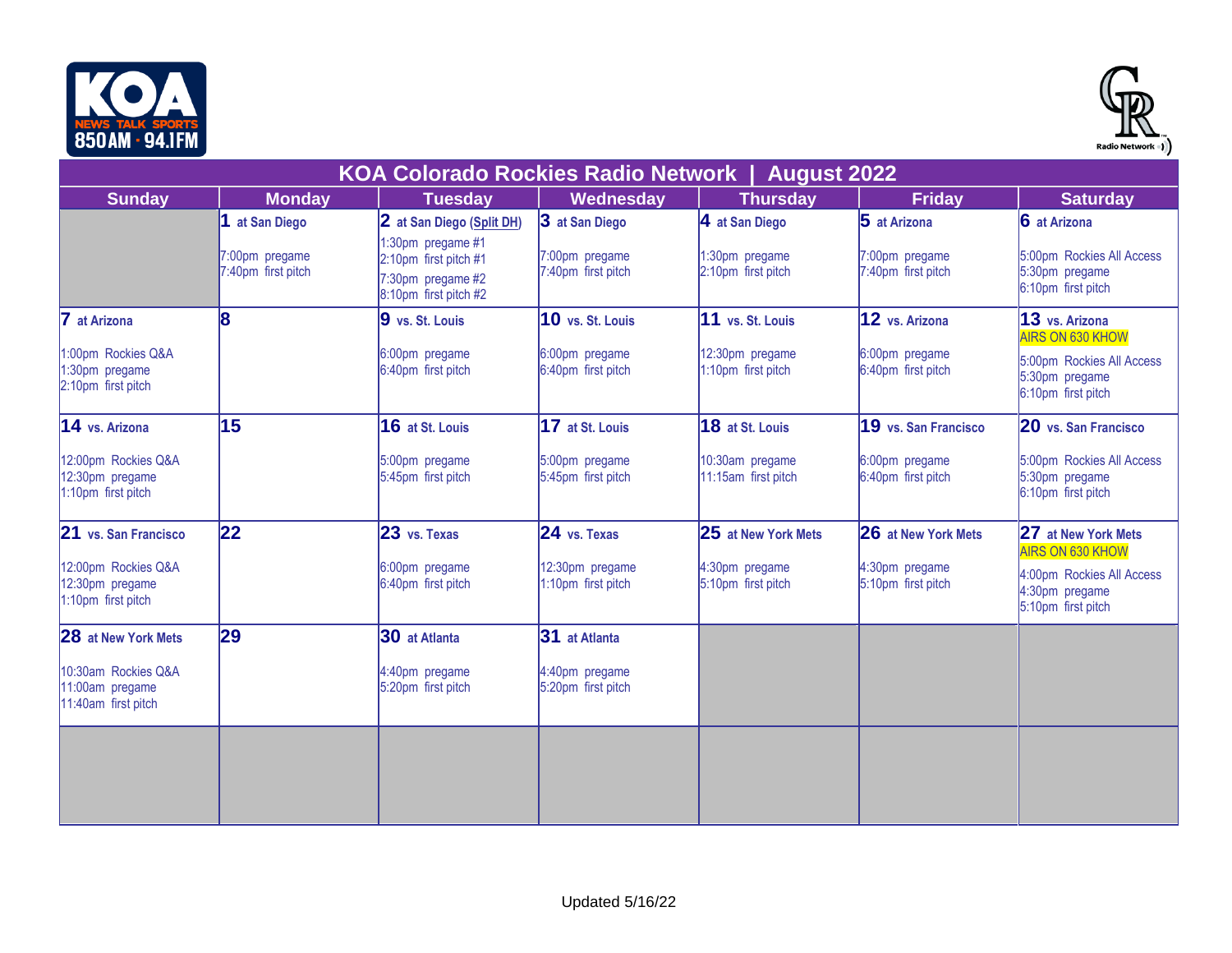



| ווו והדט וווח טטט                                             |                                                            |                                           |                                       |                                       |                                        | Radio Network •) )                                                   |
|---------------------------------------------------------------|------------------------------------------------------------|-------------------------------------------|---------------------------------------|---------------------------------------|----------------------------------------|----------------------------------------------------------------------|
|                                                               |                                                            | <b>KOA Colorado Rockies Radio Network</b> |                                       | <b>September 2022</b>                 |                                        |                                                                      |
| <b>Sunday</b>                                                 | <b>Monday</b>                                              | <b>Tuesday</b>                            | Wednesday                             | <b>Thursday</b>                       | <b>Friday</b>                          | <b>Saturday</b>                                                      |
|                                                               |                                                            |                                           |                                       | 1 at Atlanta                          | 2 at Cincinnati                        | 3 at Cincinnati                                                      |
|                                                               |                                                            |                                           |                                       | 4:40pm pregame<br>5:20pm first pitch  | 4:00pm pregame<br>4:40pm first pitch   | 3:30pm Rockies All Access<br>4:00pm pregame<br>4:40pm first pitch    |
| $\vert$ 4 at Cincinnati                                       | $5$ vs. Milwaukee<br><b>ABOR DAY</b>                       | 6 vs. Milwaukee                           | vs. Milwaukee                         | 8                                     | 9 vs. Arizona                          | 10 vs. Arizona                                                       |
| 10:30am Rockies Q&A<br>11:00am pregame<br>11:40am first pitch | 1:00pm Rockies Q&A<br>1:30pm pregame<br>2:10pm first pitch | 6:00pm pregame<br>6:40pm first pitch      | 12:30pm pregame<br>1:10pm first pitch |                                       | 6:00pm pregame<br>6:40pm first pitch   | 5:00pm Rockies All Access<br>5:30pm pregame<br>6:10pm first pitch    |
| 11 vs. Arizona                                                | $ 12\rangle$                                               | 13 at Chicago White Sox                   | 14 at Chicago White Sox               | 15                                    | 16 at Chicago Cubs                     | 17 at Chicago Cubs                                                   |
| 12:00pm Rockies Q&A<br>12:30pm pregame<br>1:10pm first pitch  |                                                            | 5:30pm pregame<br>6:10pm first pitch      | 5:30pm pregame<br>6:10pm first pitch  |                                       | 11:40am pregame<br>12:20pm first pitch | 11:00am Rockies All Access<br>11:40am pregame<br>12:20pm first pitch |
| <b>18</b> at Chicago Cubs<br><b>AIRS ON 630 KHOW</b>          | 19 vs. San Francisco                                       | 20 vs. San Francisco                      | 21 vs. San Francisco                  | 22 vs. San Francisco                  | 23 vs. San Diego                       | 24 vs. San Diego                                                     |
| 11:00am Rockies Q&A<br>11:40am pregame<br>12:20pm first pitch | 6:00pm pregame<br>6:40pm first pitch                       | 6:00pm pregame<br>6:40pm first pitch      | 6:00pm pregame<br>6:40pm first pitch  | 12:30pm pregame<br>1:10pm first pitch | 5:30pm pregame<br>6:10pm first pitch   | 5:00pm Rockies All Access<br>5:30pm pregame<br>6:10pm first pitch    |
| 25 vs. San Diego<br><b>AIRS ON 630 KHOW</b>                   | 26                                                         | 27 at San Francisco                       | 28 at San Francisco                   | 29 at San Francisco                   | 30 at L.A. Dodgers                     |                                                                      |
| 12:00pm Rockies Q&A<br>12:30pm pregame<br>1:10pm first pitch  |                                                            | 7:00pm pregame<br>7:45pm first pitch      | 7:00pm pregame<br>7:45pm first pitch  | 7:00pm pregame<br>7:45pm first pitch  | 7:30pm pregame<br>8:10pm first pitch   |                                                                      |
|                                                               |                                                            |                                           |                                       |                                       |                                        |                                                                      |
|                                                               |                                                            |                                           |                                       |                                       |                                        |                                                                      |